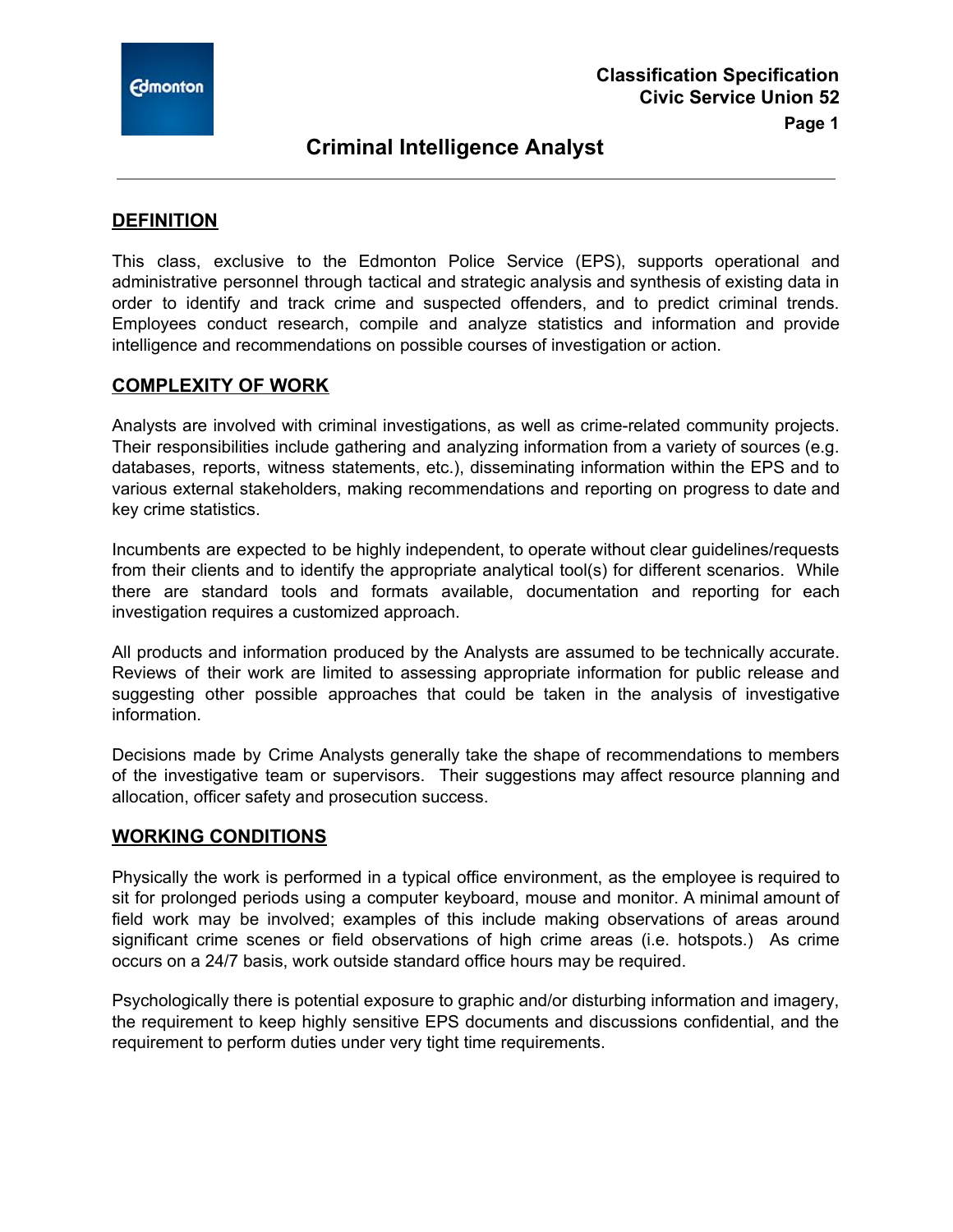

# **Criminal Intelligence Analyst**

## **TYPICAL DUTIES** \*

Perform analysis of information to support criminal and social disorder investigations. Analysis performed may include spatial, statistical and trend/pattern analysis, among other methods.

Produce specialized analytical products such as association charts, crime maps, linkage analysis and suspect profiles.

Summarize and present completed analysis at daily, weekly and monthly meetings with Senior Executive Officers. Information presented can include updates, recommendations for action and criminal event series/crime problems.

Produce analytical products and documentation for court actions. This may include bail hearings, criminal trials, parole hearings and requests for warrants. Incumbents may be asked to appear in court as expert witnesses to support the aforementioned information.

Liaise with external law enforcement agencies.

Produce information for public release relating to the education and prevention of criminal activity.

Other related duties as required.

### **KNOWLEDGE, ABILITIES AND SKILLS**

Ability to perform spatial, strategic and tactical analysis.

Ability to perform research

Ability to use EPS-specific software (e.g. Mapping software, COGNOS, EPROS) and other applicable programs and databases.

Ability to summarize and present complex information in a coherent and understandable manner both verbally and written.

Knowledge of EPS policies, regulations and operations affecting the assigned work.

Knowledge of investigative tools and techniques.

General understanding of legislation pertinent to assigned area, and of court procedures and requirements regarding evidence and expert witness testimony.

Skill in preparing technical reports to an academic standard.

Skill in preparing and making recommendations based on analyzed information.